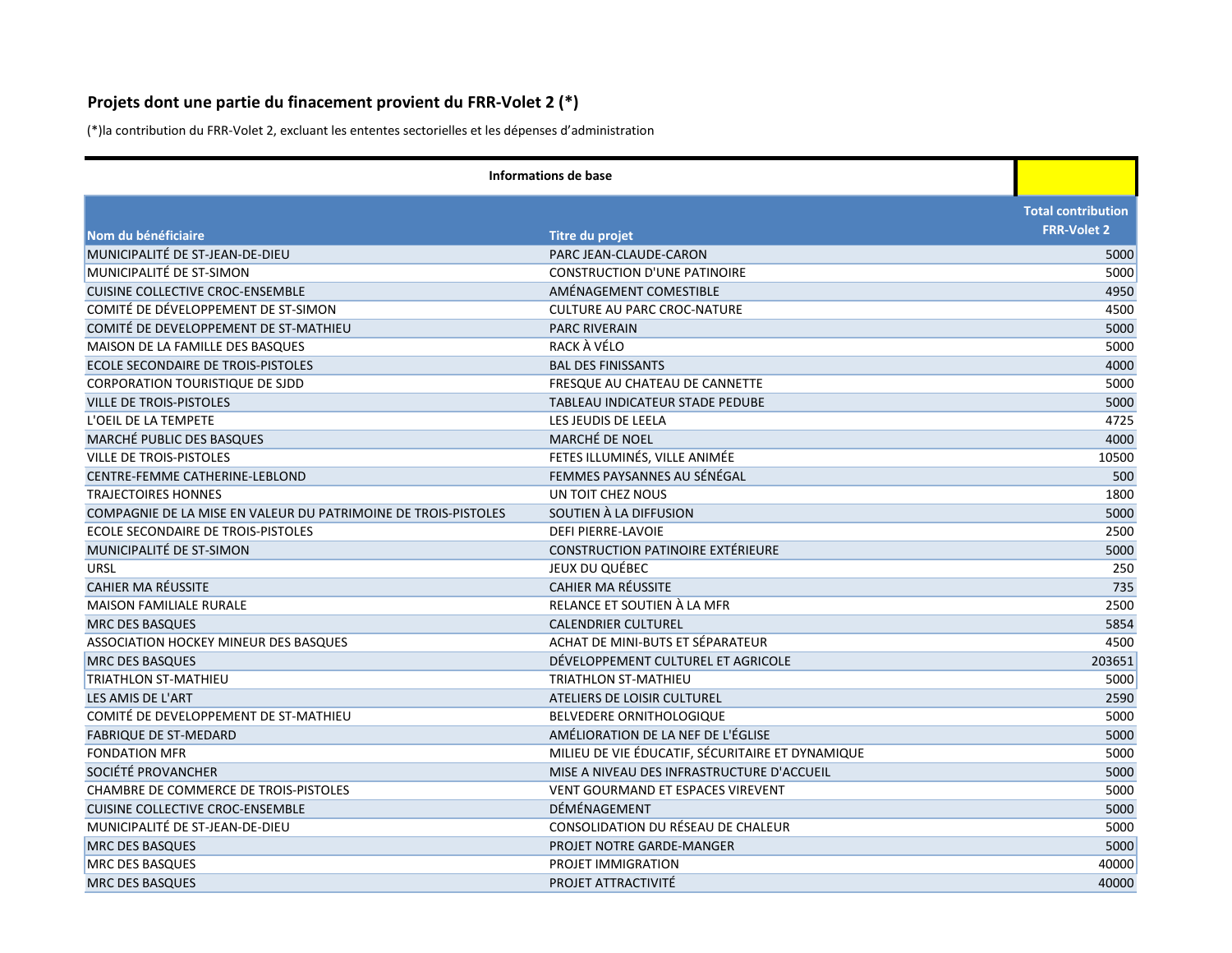| <b>Total contribution</b><br><b>FRR-Volet 2</b><br>Nom du bénéficiaire<br><b>Titre du projet</b><br><b>MRC DES BASQUES</b><br>IMMIGRATION ET ATTRACTIVITÉ<br>105815<br>DÉVELOPPEMENT ÉCONOMIQUE<br>MRC DES BASQUES<br>477199<br>COMITÉ DE DÉVELOPPEMENT DE ST-SIMON-DE-RIMOUSKI<br>AGRANDISSEMENT MARCHÉ DU BON VOISINAGE ST-SIMON-DE-RIMOUSKI<br>4935<br><b>CORPORATION DES LOISIRS ST-ÉLOI</b><br><b>COUVERTURE BATIMENT DES LOISIRS</b><br>5000<br><b>FABRIQUE DE TROIS-PISTOLES</b><br>RESTAURATION DE L'ÉGLISE PHASE 1<br>2000<br>750<br><b>MAISON DE LA FAMILLE DES BASQUES</b><br><b>MAILLON DES BASQUES</b><br>4150<br><b>ECOLE SECONDAIRE TROIS-PISTOLES</b><br>PROJET HYDRO-CULTURE<br>MUNICIPALITÉ DE ST-JEAN-DE-DIEU<br>REFECTION DE DOUCHES DU CENTRE SPORTIF<br>1000<br>MUNICIPALITÉ DE ST-SIMON-DE-RIMOUSKI<br>3000<br>AMÉNAGEMENT MUNICIPAL<br>COMITÉ DE DÉVELOPPEMENT DE ST-MATHIEU-DE-RIOUX<br>5000<br><b>BELVEDERE ORNITHOLOGIQUE</b><br>MUNICIPALITÉ DE ST-MATHIEU-DE-RIOUX<br>OMBRIERE DE LA HALTE DU JASEUR<br>3000<br>5000<br>MAISON DE LA FAMILLE DES BASQUES<br><b>FRIGOS COLLECTIFS PARTAGÉS</b><br>MILIEU DE VIE ÉDUCATIF ET SECURITAIRE<br>5000<br>FONDATION DE LA MFR DU KRTB<br>CAPSULES SUR L'AUTONOMIE ALIMENTAIRE<br>LES JARDINS RITA DE CASCIA<br>5000<br>MUNICIPALITÉ DE NOTRE-DAME-DES-NEIGES<br>ACHAT D'UNE ENSEIGNE NUMÉRIQUE<br>5000<br>SOCIÉTÉ PROVANCHER<br>MISE A NIVEAU DE LA STRUCTURE D'ACCUEIL<br>5000<br>PORTES PLIANTES SÉPARATRICES<br>MUNICIPALITÉ DE ST-JEAN-DE-DIEU<br>4000<br>CENTRE D'ACTION BÉNÉVOLE DES BASQUES<br>TOURNÉE MUSICALE ESTIVALE COVID<br>2200<br>COMITÉ DES LOISIRS DE STE-RITA<br>SOUTIEN AU TERRAIN DE JEU STE-RITA<br>750<br>MUNICIPALITÉ DE STE-FRANCOISE<br>SOUTIEN AU TERRAIN DE JEU STE-FRANCOISE<br>750<br>MUNICIPALITÉ DE ST-MATHIEU-DE-RIOUX<br>750<br>SOUTIEN AU TERRAIN DE JEU ST-MATHIEU-DE-RIOUX<br>MUNICIPALITÉ DE ST-CLÉMENT<br>750<br>SOUTIEN AU TERRAIN DE JEU ST-CLÉMENT<br>750<br>MUNICIPALITÉ DE NOTRE-DAME-DES-NEIGES<br>SOUTIEN AU TERRAIN DE JEU NOTRE-DAME-DES-NEIGES<br>MUNICIPALITÉ DE ST-JEAN-DE-DIEU<br>750<br>SOUTIEN AU TERRAIN DE JEU ST-JEAN-DE-DIEU<br>750<br><b>VILLE DE TROIS-PISTOLES</b><br>SOUTIEN AU TERRAIN DE JEU TROIS-PISTOLES<br><b>VENT GOURMAND ET ESPACE VIREVENT</b><br>5000<br>CHAMBRE DE COMMERCE DE TROIS-PISTOLES<br>ECOSOCIÉTÉ DES BASQUES<br>PROJET FONDS JEUNESSE<br>10000<br>CUISINE COLLECTIVE CROC-ENSEMBLE DES BASQUES<br>DEMENAGEMENT DE LA CUISINE COLLECTIVE<br>5000<br>ECOSOCIÉTÉ DES BASQUES<br>APPUI À LA CELLULE DE CRISE<br>5000<br>MUNICIPALITÉ DE ST-JEAN-DE-DIEU<br>CONSOLIDATION DU RÉSEAU DE CHALEUR<br>5000<br>DOMAINE DES TROIS-PISTOLES<br>ESPACE DE VIE GAZÉBO<br>1000<br>ECOSOCIÉTÉ DES BASQUES<br>5000<br><b>BASQUES EN MOUVEMENT</b><br><b>ACHAT DE TEMPS D'ANTENNE</b><br>2500<br>TELEVISION COMMUNAUTAIRE DES BASQUES<br>COMPAGNONS DE LA MISE EN VALEUR DE 3P<br>SOUTIEN À LA DIFFUSION<br>5000<br>SPECTACLES MUCICAUX EXTÉRIEURS<br>5000<br>L'OEIL DE LA TEMPETE<br>REFAIRE LA BASE DE LA PATINOIRE EXTÉRIEURE<br>3000<br>VILLE DE TROIS-PISTOLES<br>MUNICIPALITÉ DE ST-SIMON-DE-RIMOUSKI<br><b>CONSTRUCTION D'UNE PATINOIRE</b><br>5000<br>RÉCUPÉRATION DE MEUBLES ET LINGES<br>5000<br>SERVICE ACCES-EMPLOI<br>PROJET PÉDAGOGIQUE D'ESPAGNOL<br><b>ECOLE RAYON DE SOLEIL</b><br>1500 | Informations de base |  |  |
|-------------------------------------------------------------------------------------------------------------------------------------------------------------------------------------------------------------------------------------------------------------------------------------------------------------------------------------------------------------------------------------------------------------------------------------------------------------------------------------------------------------------------------------------------------------------------------------------------------------------------------------------------------------------------------------------------------------------------------------------------------------------------------------------------------------------------------------------------------------------------------------------------------------------------------------------------------------------------------------------------------------------------------------------------------------------------------------------------------------------------------------------------------------------------------------------------------------------------------------------------------------------------------------------------------------------------------------------------------------------------------------------------------------------------------------------------------------------------------------------------------------------------------------------------------------------------------------------------------------------------------------------------------------------------------------------------------------------------------------------------------------------------------------------------------------------------------------------------------------------------------------------------------------------------------------------------------------------------------------------------------------------------------------------------------------------------------------------------------------------------------------------------------------------------------------------------------------------------------------------------------------------------------------------------------------------------------------------------------------------------------------------------------------------------------------------------------------------------------------------------------------------------------------------------------------------------------------------------------------------------------------------------------------------------------------------------------------------------------------------------------------------------------------------------------------------------------------------------------------------------------------------------------------------------------------------------------------------------------------------------------------------------------------------------------------------------------------------------------------------------------------------------------------------------------------------------------------------------------------------------------------------------------------------------------------------------------------------------|----------------------|--|--|
|                                                                                                                                                                                                                                                                                                                                                                                                                                                                                                                                                                                                                                                                                                                                                                                                                                                                                                                                                                                                                                                                                                                                                                                                                                                                                                                                                                                                                                                                                                                                                                                                                                                                                                                                                                                                                                                                                                                                                                                                                                                                                                                                                                                                                                                                                                                                                                                                                                                                                                                                                                                                                                                                                                                                                                                                                                                                                                                                                                                                                                                                                                                                                                                                                                                                                                                                                 |                      |  |  |
|                                                                                                                                                                                                                                                                                                                                                                                                                                                                                                                                                                                                                                                                                                                                                                                                                                                                                                                                                                                                                                                                                                                                                                                                                                                                                                                                                                                                                                                                                                                                                                                                                                                                                                                                                                                                                                                                                                                                                                                                                                                                                                                                                                                                                                                                                                                                                                                                                                                                                                                                                                                                                                                                                                                                                                                                                                                                                                                                                                                                                                                                                                                                                                                                                                                                                                                                                 |                      |  |  |
|                                                                                                                                                                                                                                                                                                                                                                                                                                                                                                                                                                                                                                                                                                                                                                                                                                                                                                                                                                                                                                                                                                                                                                                                                                                                                                                                                                                                                                                                                                                                                                                                                                                                                                                                                                                                                                                                                                                                                                                                                                                                                                                                                                                                                                                                                                                                                                                                                                                                                                                                                                                                                                                                                                                                                                                                                                                                                                                                                                                                                                                                                                                                                                                                                                                                                                                                                 |                      |  |  |
|                                                                                                                                                                                                                                                                                                                                                                                                                                                                                                                                                                                                                                                                                                                                                                                                                                                                                                                                                                                                                                                                                                                                                                                                                                                                                                                                                                                                                                                                                                                                                                                                                                                                                                                                                                                                                                                                                                                                                                                                                                                                                                                                                                                                                                                                                                                                                                                                                                                                                                                                                                                                                                                                                                                                                                                                                                                                                                                                                                                                                                                                                                                                                                                                                                                                                                                                                 |                      |  |  |
|                                                                                                                                                                                                                                                                                                                                                                                                                                                                                                                                                                                                                                                                                                                                                                                                                                                                                                                                                                                                                                                                                                                                                                                                                                                                                                                                                                                                                                                                                                                                                                                                                                                                                                                                                                                                                                                                                                                                                                                                                                                                                                                                                                                                                                                                                                                                                                                                                                                                                                                                                                                                                                                                                                                                                                                                                                                                                                                                                                                                                                                                                                                                                                                                                                                                                                                                                 |                      |  |  |
|                                                                                                                                                                                                                                                                                                                                                                                                                                                                                                                                                                                                                                                                                                                                                                                                                                                                                                                                                                                                                                                                                                                                                                                                                                                                                                                                                                                                                                                                                                                                                                                                                                                                                                                                                                                                                                                                                                                                                                                                                                                                                                                                                                                                                                                                                                                                                                                                                                                                                                                                                                                                                                                                                                                                                                                                                                                                                                                                                                                                                                                                                                                                                                                                                                                                                                                                                 |                      |  |  |
|                                                                                                                                                                                                                                                                                                                                                                                                                                                                                                                                                                                                                                                                                                                                                                                                                                                                                                                                                                                                                                                                                                                                                                                                                                                                                                                                                                                                                                                                                                                                                                                                                                                                                                                                                                                                                                                                                                                                                                                                                                                                                                                                                                                                                                                                                                                                                                                                                                                                                                                                                                                                                                                                                                                                                                                                                                                                                                                                                                                                                                                                                                                                                                                                                                                                                                                                                 |                      |  |  |
|                                                                                                                                                                                                                                                                                                                                                                                                                                                                                                                                                                                                                                                                                                                                                                                                                                                                                                                                                                                                                                                                                                                                                                                                                                                                                                                                                                                                                                                                                                                                                                                                                                                                                                                                                                                                                                                                                                                                                                                                                                                                                                                                                                                                                                                                                                                                                                                                                                                                                                                                                                                                                                                                                                                                                                                                                                                                                                                                                                                                                                                                                                                                                                                                                                                                                                                                                 |                      |  |  |
|                                                                                                                                                                                                                                                                                                                                                                                                                                                                                                                                                                                                                                                                                                                                                                                                                                                                                                                                                                                                                                                                                                                                                                                                                                                                                                                                                                                                                                                                                                                                                                                                                                                                                                                                                                                                                                                                                                                                                                                                                                                                                                                                                                                                                                                                                                                                                                                                                                                                                                                                                                                                                                                                                                                                                                                                                                                                                                                                                                                                                                                                                                                                                                                                                                                                                                                                                 |                      |  |  |
|                                                                                                                                                                                                                                                                                                                                                                                                                                                                                                                                                                                                                                                                                                                                                                                                                                                                                                                                                                                                                                                                                                                                                                                                                                                                                                                                                                                                                                                                                                                                                                                                                                                                                                                                                                                                                                                                                                                                                                                                                                                                                                                                                                                                                                                                                                                                                                                                                                                                                                                                                                                                                                                                                                                                                                                                                                                                                                                                                                                                                                                                                                                                                                                                                                                                                                                                                 |                      |  |  |
|                                                                                                                                                                                                                                                                                                                                                                                                                                                                                                                                                                                                                                                                                                                                                                                                                                                                                                                                                                                                                                                                                                                                                                                                                                                                                                                                                                                                                                                                                                                                                                                                                                                                                                                                                                                                                                                                                                                                                                                                                                                                                                                                                                                                                                                                                                                                                                                                                                                                                                                                                                                                                                                                                                                                                                                                                                                                                                                                                                                                                                                                                                                                                                                                                                                                                                                                                 |                      |  |  |
|                                                                                                                                                                                                                                                                                                                                                                                                                                                                                                                                                                                                                                                                                                                                                                                                                                                                                                                                                                                                                                                                                                                                                                                                                                                                                                                                                                                                                                                                                                                                                                                                                                                                                                                                                                                                                                                                                                                                                                                                                                                                                                                                                                                                                                                                                                                                                                                                                                                                                                                                                                                                                                                                                                                                                                                                                                                                                                                                                                                                                                                                                                                                                                                                                                                                                                                                                 |                      |  |  |
|                                                                                                                                                                                                                                                                                                                                                                                                                                                                                                                                                                                                                                                                                                                                                                                                                                                                                                                                                                                                                                                                                                                                                                                                                                                                                                                                                                                                                                                                                                                                                                                                                                                                                                                                                                                                                                                                                                                                                                                                                                                                                                                                                                                                                                                                                                                                                                                                                                                                                                                                                                                                                                                                                                                                                                                                                                                                                                                                                                                                                                                                                                                                                                                                                                                                                                                                                 |                      |  |  |
|                                                                                                                                                                                                                                                                                                                                                                                                                                                                                                                                                                                                                                                                                                                                                                                                                                                                                                                                                                                                                                                                                                                                                                                                                                                                                                                                                                                                                                                                                                                                                                                                                                                                                                                                                                                                                                                                                                                                                                                                                                                                                                                                                                                                                                                                                                                                                                                                                                                                                                                                                                                                                                                                                                                                                                                                                                                                                                                                                                                                                                                                                                                                                                                                                                                                                                                                                 |                      |  |  |
|                                                                                                                                                                                                                                                                                                                                                                                                                                                                                                                                                                                                                                                                                                                                                                                                                                                                                                                                                                                                                                                                                                                                                                                                                                                                                                                                                                                                                                                                                                                                                                                                                                                                                                                                                                                                                                                                                                                                                                                                                                                                                                                                                                                                                                                                                                                                                                                                                                                                                                                                                                                                                                                                                                                                                                                                                                                                                                                                                                                                                                                                                                                                                                                                                                                                                                                                                 |                      |  |  |
|                                                                                                                                                                                                                                                                                                                                                                                                                                                                                                                                                                                                                                                                                                                                                                                                                                                                                                                                                                                                                                                                                                                                                                                                                                                                                                                                                                                                                                                                                                                                                                                                                                                                                                                                                                                                                                                                                                                                                                                                                                                                                                                                                                                                                                                                                                                                                                                                                                                                                                                                                                                                                                                                                                                                                                                                                                                                                                                                                                                                                                                                                                                                                                                                                                                                                                                                                 |                      |  |  |
|                                                                                                                                                                                                                                                                                                                                                                                                                                                                                                                                                                                                                                                                                                                                                                                                                                                                                                                                                                                                                                                                                                                                                                                                                                                                                                                                                                                                                                                                                                                                                                                                                                                                                                                                                                                                                                                                                                                                                                                                                                                                                                                                                                                                                                                                                                                                                                                                                                                                                                                                                                                                                                                                                                                                                                                                                                                                                                                                                                                                                                                                                                                                                                                                                                                                                                                                                 |                      |  |  |
|                                                                                                                                                                                                                                                                                                                                                                                                                                                                                                                                                                                                                                                                                                                                                                                                                                                                                                                                                                                                                                                                                                                                                                                                                                                                                                                                                                                                                                                                                                                                                                                                                                                                                                                                                                                                                                                                                                                                                                                                                                                                                                                                                                                                                                                                                                                                                                                                                                                                                                                                                                                                                                                                                                                                                                                                                                                                                                                                                                                                                                                                                                                                                                                                                                                                                                                                                 |                      |  |  |
|                                                                                                                                                                                                                                                                                                                                                                                                                                                                                                                                                                                                                                                                                                                                                                                                                                                                                                                                                                                                                                                                                                                                                                                                                                                                                                                                                                                                                                                                                                                                                                                                                                                                                                                                                                                                                                                                                                                                                                                                                                                                                                                                                                                                                                                                                                                                                                                                                                                                                                                                                                                                                                                                                                                                                                                                                                                                                                                                                                                                                                                                                                                                                                                                                                                                                                                                                 |                      |  |  |
|                                                                                                                                                                                                                                                                                                                                                                                                                                                                                                                                                                                                                                                                                                                                                                                                                                                                                                                                                                                                                                                                                                                                                                                                                                                                                                                                                                                                                                                                                                                                                                                                                                                                                                                                                                                                                                                                                                                                                                                                                                                                                                                                                                                                                                                                                                                                                                                                                                                                                                                                                                                                                                                                                                                                                                                                                                                                                                                                                                                                                                                                                                                                                                                                                                                                                                                                                 |                      |  |  |
|                                                                                                                                                                                                                                                                                                                                                                                                                                                                                                                                                                                                                                                                                                                                                                                                                                                                                                                                                                                                                                                                                                                                                                                                                                                                                                                                                                                                                                                                                                                                                                                                                                                                                                                                                                                                                                                                                                                                                                                                                                                                                                                                                                                                                                                                                                                                                                                                                                                                                                                                                                                                                                                                                                                                                                                                                                                                                                                                                                                                                                                                                                                                                                                                                                                                                                                                                 |                      |  |  |
|                                                                                                                                                                                                                                                                                                                                                                                                                                                                                                                                                                                                                                                                                                                                                                                                                                                                                                                                                                                                                                                                                                                                                                                                                                                                                                                                                                                                                                                                                                                                                                                                                                                                                                                                                                                                                                                                                                                                                                                                                                                                                                                                                                                                                                                                                                                                                                                                                                                                                                                                                                                                                                                                                                                                                                                                                                                                                                                                                                                                                                                                                                                                                                                                                                                                                                                                                 |                      |  |  |
|                                                                                                                                                                                                                                                                                                                                                                                                                                                                                                                                                                                                                                                                                                                                                                                                                                                                                                                                                                                                                                                                                                                                                                                                                                                                                                                                                                                                                                                                                                                                                                                                                                                                                                                                                                                                                                                                                                                                                                                                                                                                                                                                                                                                                                                                                                                                                                                                                                                                                                                                                                                                                                                                                                                                                                                                                                                                                                                                                                                                                                                                                                                                                                                                                                                                                                                                                 |                      |  |  |
|                                                                                                                                                                                                                                                                                                                                                                                                                                                                                                                                                                                                                                                                                                                                                                                                                                                                                                                                                                                                                                                                                                                                                                                                                                                                                                                                                                                                                                                                                                                                                                                                                                                                                                                                                                                                                                                                                                                                                                                                                                                                                                                                                                                                                                                                                                                                                                                                                                                                                                                                                                                                                                                                                                                                                                                                                                                                                                                                                                                                                                                                                                                                                                                                                                                                                                                                                 |                      |  |  |
|                                                                                                                                                                                                                                                                                                                                                                                                                                                                                                                                                                                                                                                                                                                                                                                                                                                                                                                                                                                                                                                                                                                                                                                                                                                                                                                                                                                                                                                                                                                                                                                                                                                                                                                                                                                                                                                                                                                                                                                                                                                                                                                                                                                                                                                                                                                                                                                                                                                                                                                                                                                                                                                                                                                                                                                                                                                                                                                                                                                                                                                                                                                                                                                                                                                                                                                                                 |                      |  |  |
|                                                                                                                                                                                                                                                                                                                                                                                                                                                                                                                                                                                                                                                                                                                                                                                                                                                                                                                                                                                                                                                                                                                                                                                                                                                                                                                                                                                                                                                                                                                                                                                                                                                                                                                                                                                                                                                                                                                                                                                                                                                                                                                                                                                                                                                                                                                                                                                                                                                                                                                                                                                                                                                                                                                                                                                                                                                                                                                                                                                                                                                                                                                                                                                                                                                                                                                                                 |                      |  |  |
|                                                                                                                                                                                                                                                                                                                                                                                                                                                                                                                                                                                                                                                                                                                                                                                                                                                                                                                                                                                                                                                                                                                                                                                                                                                                                                                                                                                                                                                                                                                                                                                                                                                                                                                                                                                                                                                                                                                                                                                                                                                                                                                                                                                                                                                                                                                                                                                                                                                                                                                                                                                                                                                                                                                                                                                                                                                                                                                                                                                                                                                                                                                                                                                                                                                                                                                                                 |                      |  |  |
|                                                                                                                                                                                                                                                                                                                                                                                                                                                                                                                                                                                                                                                                                                                                                                                                                                                                                                                                                                                                                                                                                                                                                                                                                                                                                                                                                                                                                                                                                                                                                                                                                                                                                                                                                                                                                                                                                                                                                                                                                                                                                                                                                                                                                                                                                                                                                                                                                                                                                                                                                                                                                                                                                                                                                                                                                                                                                                                                                                                                                                                                                                                                                                                                                                                                                                                                                 |                      |  |  |
|                                                                                                                                                                                                                                                                                                                                                                                                                                                                                                                                                                                                                                                                                                                                                                                                                                                                                                                                                                                                                                                                                                                                                                                                                                                                                                                                                                                                                                                                                                                                                                                                                                                                                                                                                                                                                                                                                                                                                                                                                                                                                                                                                                                                                                                                                                                                                                                                                                                                                                                                                                                                                                                                                                                                                                                                                                                                                                                                                                                                                                                                                                                                                                                                                                                                                                                                                 |                      |  |  |
|                                                                                                                                                                                                                                                                                                                                                                                                                                                                                                                                                                                                                                                                                                                                                                                                                                                                                                                                                                                                                                                                                                                                                                                                                                                                                                                                                                                                                                                                                                                                                                                                                                                                                                                                                                                                                                                                                                                                                                                                                                                                                                                                                                                                                                                                                                                                                                                                                                                                                                                                                                                                                                                                                                                                                                                                                                                                                                                                                                                                                                                                                                                                                                                                                                                                                                                                                 |                      |  |  |
|                                                                                                                                                                                                                                                                                                                                                                                                                                                                                                                                                                                                                                                                                                                                                                                                                                                                                                                                                                                                                                                                                                                                                                                                                                                                                                                                                                                                                                                                                                                                                                                                                                                                                                                                                                                                                                                                                                                                                                                                                                                                                                                                                                                                                                                                                                                                                                                                                                                                                                                                                                                                                                                                                                                                                                                                                                                                                                                                                                                                                                                                                                                                                                                                                                                                                                                                                 |                      |  |  |
|                                                                                                                                                                                                                                                                                                                                                                                                                                                                                                                                                                                                                                                                                                                                                                                                                                                                                                                                                                                                                                                                                                                                                                                                                                                                                                                                                                                                                                                                                                                                                                                                                                                                                                                                                                                                                                                                                                                                                                                                                                                                                                                                                                                                                                                                                                                                                                                                                                                                                                                                                                                                                                                                                                                                                                                                                                                                                                                                                                                                                                                                                                                                                                                                                                                                                                                                                 |                      |  |  |
|                                                                                                                                                                                                                                                                                                                                                                                                                                                                                                                                                                                                                                                                                                                                                                                                                                                                                                                                                                                                                                                                                                                                                                                                                                                                                                                                                                                                                                                                                                                                                                                                                                                                                                                                                                                                                                                                                                                                                                                                                                                                                                                                                                                                                                                                                                                                                                                                                                                                                                                                                                                                                                                                                                                                                                                                                                                                                                                                                                                                                                                                                                                                                                                                                                                                                                                                                 |                      |  |  |
|                                                                                                                                                                                                                                                                                                                                                                                                                                                                                                                                                                                                                                                                                                                                                                                                                                                                                                                                                                                                                                                                                                                                                                                                                                                                                                                                                                                                                                                                                                                                                                                                                                                                                                                                                                                                                                                                                                                                                                                                                                                                                                                                                                                                                                                                                                                                                                                                                                                                                                                                                                                                                                                                                                                                                                                                                                                                                                                                                                                                                                                                                                                                                                                                                                                                                                                                                 |                      |  |  |
|                                                                                                                                                                                                                                                                                                                                                                                                                                                                                                                                                                                                                                                                                                                                                                                                                                                                                                                                                                                                                                                                                                                                                                                                                                                                                                                                                                                                                                                                                                                                                                                                                                                                                                                                                                                                                                                                                                                                                                                                                                                                                                                                                                                                                                                                                                                                                                                                                                                                                                                                                                                                                                                                                                                                                                                                                                                                                                                                                                                                                                                                                                                                                                                                                                                                                                                                                 |                      |  |  |
|                                                                                                                                                                                                                                                                                                                                                                                                                                                                                                                                                                                                                                                                                                                                                                                                                                                                                                                                                                                                                                                                                                                                                                                                                                                                                                                                                                                                                                                                                                                                                                                                                                                                                                                                                                                                                                                                                                                                                                                                                                                                                                                                                                                                                                                                                                                                                                                                                                                                                                                                                                                                                                                                                                                                                                                                                                                                                                                                                                                                                                                                                                                                                                                                                                                                                                                                                 |                      |  |  |
|                                                                                                                                                                                                                                                                                                                                                                                                                                                                                                                                                                                                                                                                                                                                                                                                                                                                                                                                                                                                                                                                                                                                                                                                                                                                                                                                                                                                                                                                                                                                                                                                                                                                                                                                                                                                                                                                                                                                                                                                                                                                                                                                                                                                                                                                                                                                                                                                                                                                                                                                                                                                                                                                                                                                                                                                                                                                                                                                                                                                                                                                                                                                                                                                                                                                                                                                                 |                      |  |  |
|                                                                                                                                                                                                                                                                                                                                                                                                                                                                                                                                                                                                                                                                                                                                                                                                                                                                                                                                                                                                                                                                                                                                                                                                                                                                                                                                                                                                                                                                                                                                                                                                                                                                                                                                                                                                                                                                                                                                                                                                                                                                                                                                                                                                                                                                                                                                                                                                                                                                                                                                                                                                                                                                                                                                                                                                                                                                                                                                                                                                                                                                                                                                                                                                                                                                                                                                                 |                      |  |  |
|                                                                                                                                                                                                                                                                                                                                                                                                                                                                                                                                                                                                                                                                                                                                                                                                                                                                                                                                                                                                                                                                                                                                                                                                                                                                                                                                                                                                                                                                                                                                                                                                                                                                                                                                                                                                                                                                                                                                                                                                                                                                                                                                                                                                                                                                                                                                                                                                                                                                                                                                                                                                                                                                                                                                                                                                                                                                                                                                                                                                                                                                                                                                                                                                                                                                                                                                                 |                      |  |  |
|                                                                                                                                                                                                                                                                                                                                                                                                                                                                                                                                                                                                                                                                                                                                                                                                                                                                                                                                                                                                                                                                                                                                                                                                                                                                                                                                                                                                                                                                                                                                                                                                                                                                                                                                                                                                                                                                                                                                                                                                                                                                                                                                                                                                                                                                                                                                                                                                                                                                                                                                                                                                                                                                                                                                                                                                                                                                                                                                                                                                                                                                                                                                                                                                                                                                                                                                                 |                      |  |  |
|                                                                                                                                                                                                                                                                                                                                                                                                                                                                                                                                                                                                                                                                                                                                                                                                                                                                                                                                                                                                                                                                                                                                                                                                                                                                                                                                                                                                                                                                                                                                                                                                                                                                                                                                                                                                                                                                                                                                                                                                                                                                                                                                                                                                                                                                                                                                                                                                                                                                                                                                                                                                                                                                                                                                                                                                                                                                                                                                                                                                                                                                                                                                                                                                                                                                                                                                                 |                      |  |  |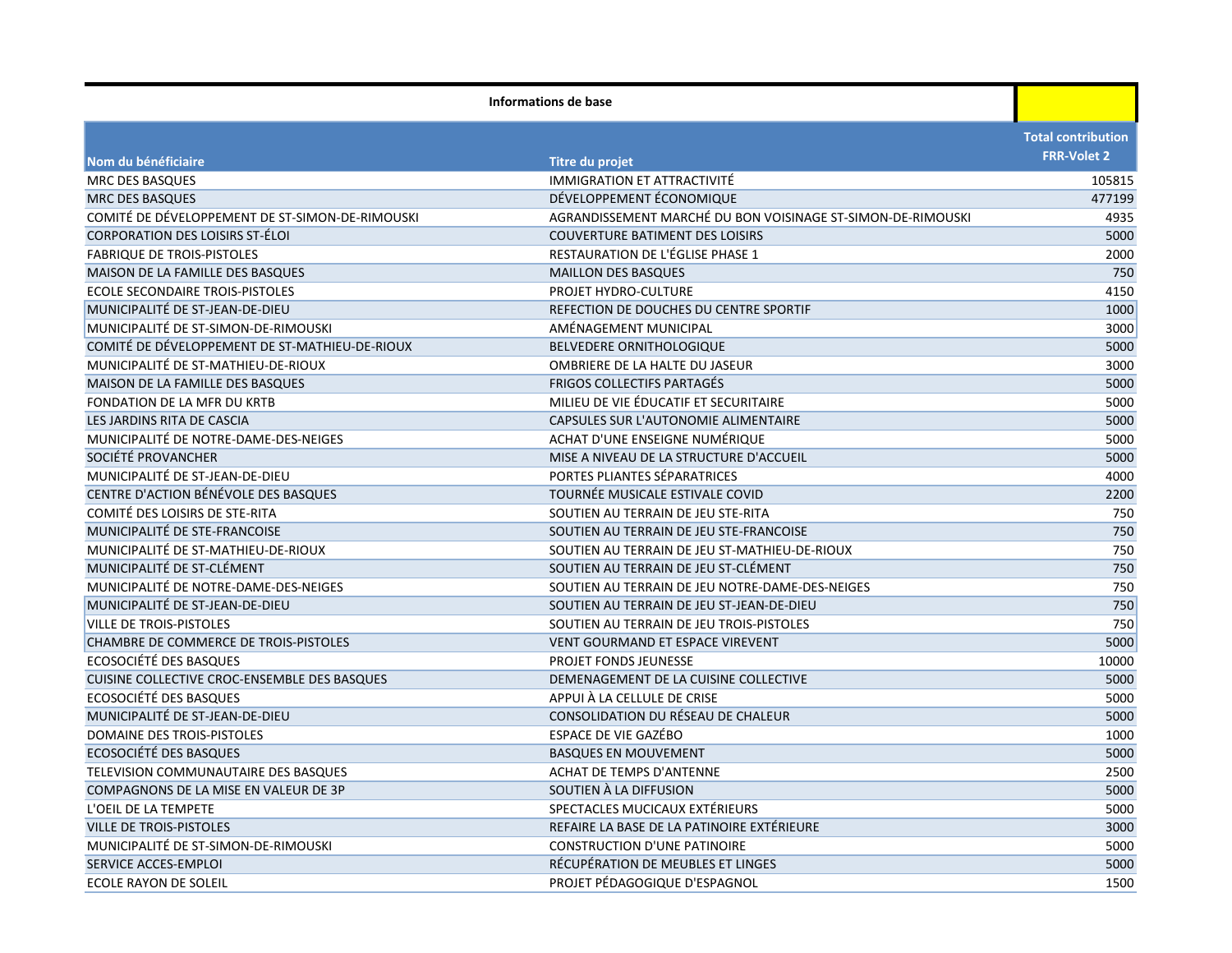| Nom du bénéficiaire<br>Titre du projet<br>ECOSOCIÉTÉ DES BASQUES<br>ACHAT D'UN TERRAIN PARC INDUSTRIEL<br>PROJET PILOTE DE COLLECTE DE MATIÈRES ORGANIQUES<br><b>MRC DES BASQUES</b><br><b>MAISON FAMILIALE RURALE DU KRTB</b><br>RELANCE ET SOUTIEN DE LA MFR<br><b>VILLE DE TROIS-PISTOLES</b><br>PARC DE PLANCHE A ROULETTE | <b>Total contribution</b><br><b>FRR-Volet 2</b><br>17881<br>8799<br>2500<br>5000<br>5000<br>2675 |
|--------------------------------------------------------------------------------------------------------------------------------------------------------------------------------------------------------------------------------------------------------------------------------------------------------------------------------|--------------------------------------------------------------------------------------------------|
|                                                                                                                                                                                                                                                                                                                                |                                                                                                  |
|                                                                                                                                                                                                                                                                                                                                |                                                                                                  |
|                                                                                                                                                                                                                                                                                                                                |                                                                                                  |
|                                                                                                                                                                                                                                                                                                                                |                                                                                                  |
|                                                                                                                                                                                                                                                                                                                                |                                                                                                  |
|                                                                                                                                                                                                                                                                                                                                |                                                                                                  |
| MUNICIPALITÉ DE ST-MATHIEU-DE-RIOUX<br>ACHAT D'UN QUAI FLOTTANT                                                                                                                                                                                                                                                                |                                                                                                  |
| ECOSOCIÉTÉ DES BASQUES<br>CALENDRIER DES ACTIVITÉS BASQUES                                                                                                                                                                                                                                                                     |                                                                                                  |
| ASSOCIATION HOCKEY MINEUR DES BASQUES<br>ACHAT DE MINI-BUTS ET SÉPARATEUR                                                                                                                                                                                                                                                      | 800                                                                                              |
| PROJET SANTÉ PSYCHOLOGIQUE AGRICOLE<br><b>UPA BSL</b>                                                                                                                                                                                                                                                                          | 2000                                                                                             |
| <b>PROJET FETE DES RÉCOLTES</b><br>CUISINE COLLECTIVE CROC-ENSEMBLE DES BASQUES                                                                                                                                                                                                                                                | 1000                                                                                             |
| <b>SAVEURS DU BSL</b><br><b>PROJET NOISETIERS</b>                                                                                                                                                                                                                                                                              | 2500                                                                                             |
| ECOLE SECONDAIRE TROIS-PISTOLES<br>PROJET FORET NOURRICIERE                                                                                                                                                                                                                                                                    | 2500                                                                                             |
| <b>CUISINE COLLECTIVE CROC-ENSEMBLE DES BASQUES</b><br>PROJET CUISINE COLLECTIVE                                                                                                                                                                                                                                               | 1500                                                                                             |
| <b>ARABSL</b><br>PROJET SALON DE LA RELEVE                                                                                                                                                                                                                                                                                     | 500                                                                                              |
| <b>ENTREPRISE A</b><br><b>PROJET GENEVRIER</b>                                                                                                                                                                                                                                                                                 | 500                                                                                              |
| CRAAQ<br><b>PROJET ARTERRE</b>                                                                                                                                                                                                                                                                                                 | 3077                                                                                             |
| ECOSOCIÉTÉ DES BASQUES<br><b>COMMISSION AGRICOLE</b>                                                                                                                                                                                                                                                                           | 17423                                                                                            |
| <b>VUES DANS LA TETE</b><br>RÉSEAUTAGE CULTURELLE                                                                                                                                                                                                                                                                              | 500                                                                                              |
| COMPAGNONS DE LA MISE EN VALEUR DE 3P<br><b>INVENTAIRE MARITIME</b>                                                                                                                                                                                                                                                            | 750                                                                                              |
| COMPAGNONS DE LA MISE EN VALEUR DE 3P<br><b>ATELIER DE FRANCAIS</b>                                                                                                                                                                                                                                                            | 500                                                                                              |
| SOCIÉTÉ HISTORIQUE ET GENEALOGIQUE DE 3P<br><b>EDC - COURRIER</b>                                                                                                                                                                                                                                                              | 5000                                                                                             |
| SOCIÈTÉ HISTORIQUE ET GENEALOGIQUE DE 3P<br><b>INVENTAIRE PATRIMOINE BATI</b>                                                                                                                                                                                                                                                  | 900                                                                                              |
| <b>ENTREPRISE B</b><br>APPEL DE PROJET 1                                                                                                                                                                                                                                                                                       | 960                                                                                              |
| <b>ENTREPRISE C</b><br><b>APPEL DE PROJET 2</b>                                                                                                                                                                                                                                                                                | 1340                                                                                             |
| L'OEIL DE LA TEMPETE<br><b>APPEL DE PROJET 3</b>                                                                                                                                                                                                                                                                               | 1500                                                                                             |
| <b>ENTREPRISE D</b><br>APPEL DE PROJET 4                                                                                                                                                                                                                                                                                       | 1732                                                                                             |
| <b>ENTREPRISE E</b><br><b>APPEL DE PROJET 5</b>                                                                                                                                                                                                                                                                                | 1000                                                                                             |
| <b>COLLECTIF LE RÉCIF</b><br>APPEL DE PROJET 6                                                                                                                                                                                                                                                                                 | 675                                                                                              |
| SADC DES BASQUES<br>ETUDE PATRIMOINE EGLISE                                                                                                                                                                                                                                                                                    | 9000                                                                                             |
| ECOSOCIÉTÉ DES BASQUES<br><b>COMMISSION CULTURELLE</b>                                                                                                                                                                                                                                                                         | 22143                                                                                            |
| UNIVERS-EMPLOI<br><b>AGENT DE MIGRATION</b>                                                                                                                                                                                                                                                                                    | 9000                                                                                             |
| COLLECTIF RÉGIONAL DE DEVELOPPEMENT<br>PARTICIPATION ANNUELLE                                                                                                                                                                                                                                                                  | 22995                                                                                            |
| L'UNIVERS DES JEUNES<br>TRAVAILLEUR DE RUE                                                                                                                                                                                                                                                                                     | 25000                                                                                            |
| COLLECTIF RÉGIONAL DE DEVELOPPEMENT<br><b>ENTENTE CALQ</b>                                                                                                                                                                                                                                                                     | 5800                                                                                             |
| COLLECTIF RÉGIONAL DE DEVELOPPEMENT<br>SUBVENTION DE FONCTIONNEMENT                                                                                                                                                                                                                                                            | 20000                                                                                            |
| COLLECTIF RÉGIONAL DE DEVELOPPEMENT<br>ENTENTE ATTRACTIVITÉ                                                                                                                                                                                                                                                                    | 7311                                                                                             |
| <b>MRC DES BASQUES</b><br>ETUDE INTERNET HAUT DEBIT KRTB                                                                                                                                                                                                                                                                       | 25000                                                                                            |
| MRC DU TEMISCOUATA<br><b>ENTENTE IMMIGRATION</b>                                                                                                                                                                                                                                                                               | 37000                                                                                            |
| POLE D'ÉCONOMIE SOCIALE BSL<br>ENTENTE RÉGIONALE                                                                                                                                                                                                                                                                               | 1769                                                                                             |
| <b>ENTENTE RÉGIONALE 1</b><br><b>SAVEURS DU BSL</b>                                                                                                                                                                                                                                                                            | 3000                                                                                             |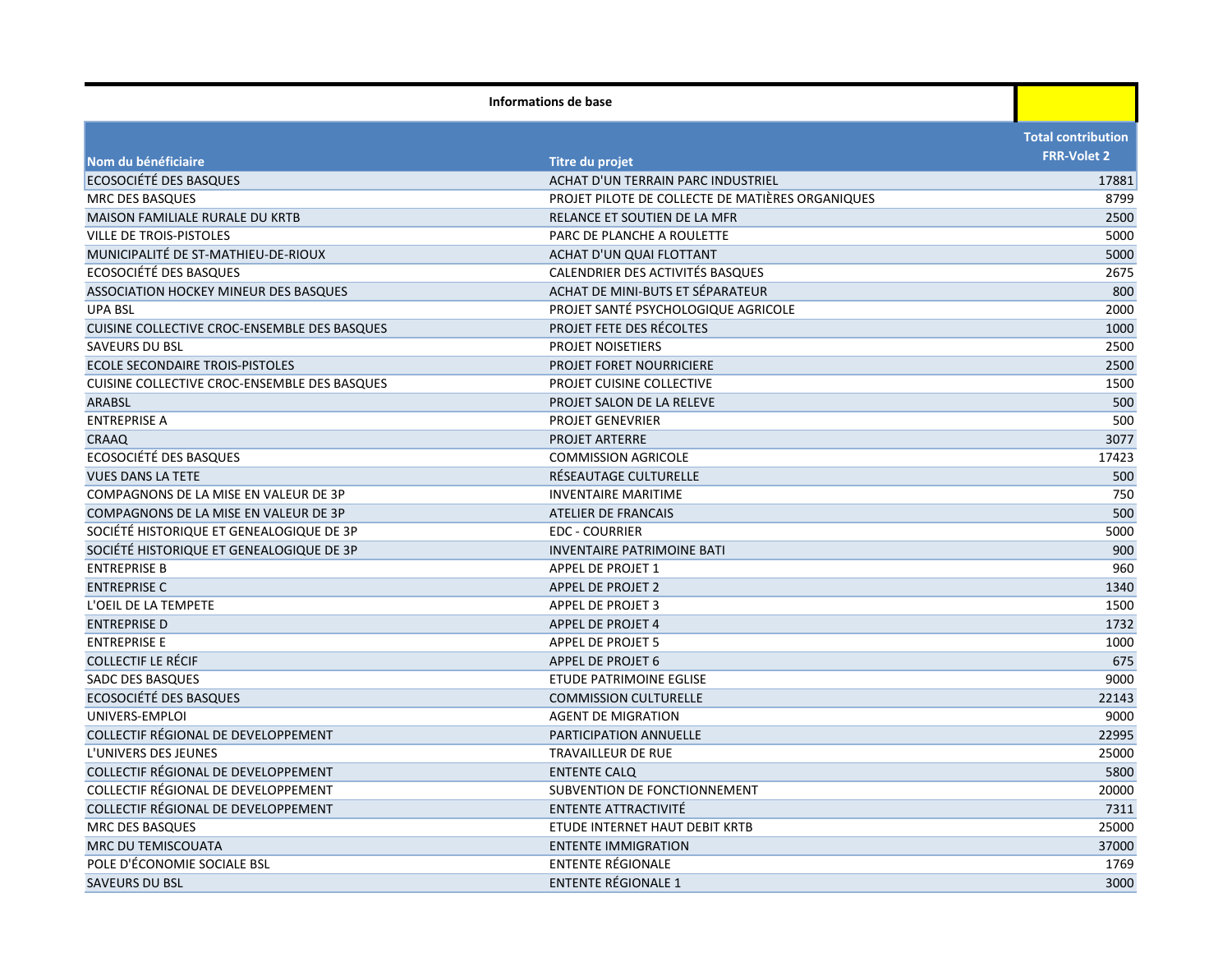| Informations de base                            |                                    |                           |
|-------------------------------------------------|------------------------------------|---------------------------|
|                                                 |                                    | <b>Total contribution</b> |
| Nom du bénéficiaire                             | Titre du projet                    | <b>FRR-Volet 2</b>        |
| COLLECTIF RÉGIONAL DE DEVELOPPEMENT             | ENTENTE ALLIANCE-SOLIDARITÉ        | 10000                     |
| MRC DE RIVIERE-DU-LOUP                          | <b>ENTENTE ARTERRE</b>             | 4350                      |
| <b>ENTREPRISE F</b>                             | PROJET 1 VOLET 1                   | 1500                      |
| <b>ENTREPRISE G</b>                             | PROJET 2 VOLET 1                   | 5000                      |
| <b>ENTREPRISE H</b>                             | PROJET 3 VOLET 1                   | 5000                      |
| FERME COOPÉRATIVE DU MOULIN                     | PROJET 4 VOLET 1                   | 5000                      |
| <b>ENTREPRISE I</b>                             | PROJET 5 VOLET 1                   | 2400                      |
| <b>ENTREPRISE J</b>                             | <b>PROJET 1 VOLET 2</b>            | 5000                      |
| CORPORATION DE LA PISCINE RÉGIONALE DES BASQUES | PROJET 2 VOLET 3                   | 5000                      |
| <b>JOURNAL L'HORIZON</b>                        | PROJET 3 VOLET 3                   | 1600                      |
| <b>ENTREPRISE K</b>                             | PROJET 4 VOLET 3                   | 600                       |
| <b>ENTREPRISE L</b>                             | PROJET 5 VOLET 3                   | 800                       |
| <b>ENTREPRISE M</b>                             | PROJET 6 VOLET 3                   | 600                       |
| <b>ENTREPRISE N</b>                             | <b>PROJET 7 VOLET 3</b>            | 1500                      |
| <b>ENTREPRISE O</b>                             | PROJET 9 VOLET 3                   | 1000                      |
| <b>ENTREPRISE P</b>                             | PROJET 11 VOLET 3                  | 5000                      |
| MAISON FAMILIALE RURALE DU KRTB                 | PROJET 1 VOLET 5                   | 5000                      |
| <b>VILLE DE TROIS-PISTOLES</b>                  | PROJET 1 VOLET 7                   | 3500                      |
| ATAB                                            | PROJET 1 VOLET 8                   | 1000                      |
| <b>LA RUCHE</b>                                 | <b>PROJET 1 VOLET 10</b>           | 5000                      |
| <b>ENTREPRISE Q</b>                             | PROJET 1 VOLET 11                  | 5000                      |
| <b>ENTREPRISE R</b>                             | PROJET 1 VOLET 12                  | 1886                      |
| <b>ENTREPRISE S</b>                             | PROJET 2 VOLET 12                  | 1156                      |
| <b>ENTREPRISE T</b>                             | PROJET 3 VOLET 12                  | 1480                      |
| <b>ENTREPRISE U</b>                             | PROJET 4 VOLET 12                  | 3385                      |
| <b>ENTREPRISE V</b>                             | PROJET 5 VOLET 12                  | 1657                      |
| <b>ENTREPRISE W</b>                             | PROJET 6 VOLET 12                  | 2500                      |
| <b>ENTREPRISE X</b>                             | PROJET 7 VOLET 12                  | 336                       |
| <b>ENTREPRISE Y</b>                             | PROJET 8 VOLET 12                  | 312                       |
| <b>ENTREPRISE Z</b>                             | PROJET 9 VOLET 12                  | 910                       |
| <b>MRC DES BASQUES</b>                          | AMÉNAGEMENT DU TERRITOIRE          | 90873                     |
| <b>MRC DES BASQUES</b>                          | DÉVELOPPEMENT CULTUREL ET AGRICOLE | 242031                    |
| MRC DES BASQUES                                 | DÉVELOPPEMENT ÉCONOMIQUE           | 465630                    |
| <b>MARCHÉ PUBLIC DES BASQUES</b>                | PROJET MARCHÉ PUBLIC DES BASQUES   | 4000                      |
| <b>ENERGIE NOUVELLES JOHANNOISES</b>            | PROJET 1 VOLET 9                   | 5000                      |
| <b>ENTREPRISE AA</b>                            | PROJET 2 VOLET 11                  | 5000                      |
| <b>ENTREPRISE BB</b>                            | PROJET 2 VOLET 2                   | 5000                      |
| <b>BIOPTERRE</b>                                | <b>PROJET NOISETIERS</b>           | 500                       |
| SAVEURS DU BSL                                  | PROJET NOISETIER                   | 1000                      |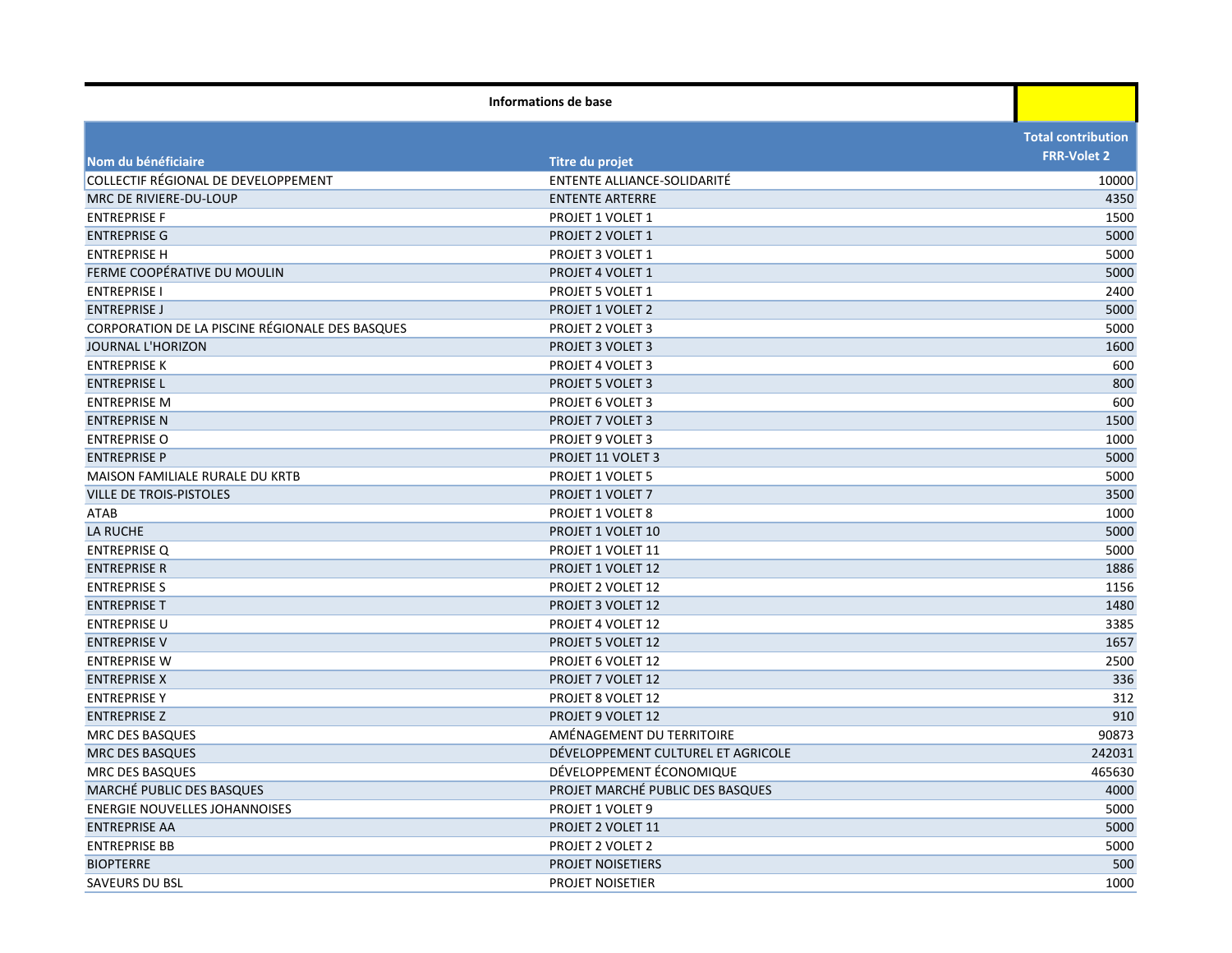| Informations de base                                  |                                                                   |                           |
|-------------------------------------------------------|-------------------------------------------------------------------|---------------------------|
|                                                       |                                                                   | <b>Total contribution</b> |
| Nom du bénéficiaire                                   | Titre du projet                                                   | <b>FRR-Volet 2</b>        |
| CUISINE COLLECTIVE CROC-ENSEMBLE DES BASQUES          | PROJET CUISINE COLLECTIVE                                         | 3500                      |
| MARCHÉ PUBLIC DES BASQUES                             | MARCHÉ PUBLIC DE TROIS-PISTOLES                                   | 4000                      |
| <b>ENTREPRISE CC</b>                                  | PROJET MOTEL AGRICOLE                                             | 7000                      |
| <b>MRC DES BASQUES</b>                                | PROJET TRAVERSE À GUÉ                                             | 4000                      |
| LES JARDINS RITA DE CASCIA                            | PROJET JARDINS RITA DE CASCIA                                     | 5000                      |
| LES JARDINS DU JOUR D'APRÈS                           | PROJET LAB PAYSAN                                                 | 5000                      |
| <b>COOPÉRATIVE MONARK</b>                             | PROJET DE DÉVELOPPEMENT                                           | 5000                      |
| CENTRE FEMME CATHERINE-LEBLOND                        | PROJET CULTUREL AINÉS                                             | 9150                      |
| CORPORATION DU PATRIMOINE RELIGIEUX DE TROIS-PISTOLES | PROJET À FORT RAYONNEMENT                                         | 15520                     |
| <b>MRC DES BASQUES</b>                                | <b>GOUT DE LA LECTURE</b>                                         | 950                       |
| <b>ÉCOSOCIÉTÉ</b>                                     | <b>COMMISSION CULTURELLE</b>                                      | 20380                     |
| UNIVERS-EMPLOI                                        | <b>AGENT DE MIGRATION</b>                                         | 9000                      |
| COLLECTIF RÉGIONAL DE DEVELOPPEMENT                   | PARTICIPATION ANNUELLE                                            | 22995                     |
| L'UNIVERS DES JEUNES                                  | TRAVAILLEUR DE RUE                                                | 25000                     |
| COLLECTIF RÉGIONAL DE DEVELOPPEMENT                   | <b>ENTENTE CALO</b>                                               | 11600                     |
| COLLECTIF RÉGIONAL DE DEVELOPPEMENT                   | SUBVENTION DE FONCTIONNEMENT COSMOSS                              | 25000                     |
| <b>SAVEURS DU BSL</b>                                 | ENTENTE RÉGIONALE                                                 | 3000                      |
| VILLE DE TROIS-PISTOLES                               | FETE ILLUMINÉ                                                     | 7000                      |
| <b>TOURISME LES BASQUES</b>                           | <b>EVENEMENT ANIMATION</b>                                        | 5000                      |
| <b>ENTREPRISE DD</b>                                  | SUPPORT À L'INVESTISEMENT - ACQUISITION D'UNE COMPAGNIE           | 5000                      |
| <b>ENTREPRISE EE</b>                                  | SUPPORT À L'INVESTISEMENT CRÉATION DE L'ENTREPRISE                | 5000                      |
| <b>ENTREPRISE FF</b>                                  | PROJET D'EXPANSION - CULTURE D'ARBRES DE NOEL                     | 5000                      |
| <b>ENTREPRISE GG</b>                                  | PROJET D'EXPANSION - ACHAT D'ÉQUIPEMENT JEUX ADAPTÉ À LA PANDÉMIE | 5000                      |
| COMITÉ DES PANIERS DE NOEL                            | MICROSUBVENTION - PANIER DE NOEL                                  | 500                       |
| CLUB DE PATINAGE LES ÉTINCELLES                       | MICROSUBVENTION - COMPÉTITION                                     | 500                       |
| <b>CHEVALIER DE COLOMB</b>                            | MICROSUBVENTION - ADHÉSION                                        | 100                       |
| <b>ENTREPRISE HH</b>                                  | PROJET D'ACQUISITION - ACQUISITION D'UN BATIMENT                  | 5000                      |
| <b>ENTREPRISE II</b>                                  | PROJET DÉMARRAGE - AMÉNAGEMENT DU VERGER                          | 5000                      |
| <b>ENTREPRISE JJ</b>                                  | SUPPORT À L'INVESTISSEMENT - COMPLÉTER L'ACHAT DE LA RÉSIDENCE    | 5000                      |
| LES ROULEAUX DES BASQUES                              | <b>EXPERTISE PROFESSIONNEL - RESTRUCTURATION</b>                  | 5000                      |
| <b>CUISINE COLLECTIVE CROC-ENSEMBLE</b>               | EXPERTISE PROFESSIONNEL - GUIDE DES RESSOURCES HUMAINES           | 360                       |
| PÉRISCOPE DES BASQUES                                 | EXPERTISE PROFESSIONNEL - ÉTUDE 360                               | 450                       |
| <b>ENTREPRISE KK</b>                                  | SUPPORT À L'INVESTISSEMENT - CONTINUITÉ DES ACTIVITÉS             | 5000                      |
| <b>ENTREPRISE LL</b>                                  | PROJET DE COMMERCIALISATION - SITE TRANSACTIONNEL                 | 300                       |
| <b>ENTREPRISE MM</b>                                  | FORMATION EN GESTION - AIDE À LA TENUE DE LIVRES                  | 402                       |
| ATAB                                                  | PROJET D'EXPANSION - CONSULTANT POUR PROJET DE CIDRERIE           | 5000                      |
| <b>ENTREPRISE NN</b>                                  | COMMERCE EN LIGNE POUR FERME ÉCO'LAND                             | 3441                      |
| <b>ENTREPRISE OO</b>                                  | COMMERCE EN LIGNE POUR SOCIÉTÉ MAJECO                             | 936                       |
| <b>ENTREPRISE PP</b>                                  | SUPPORT À L'INVESTISSEMENT - ACHAT D'ÉQUIPEMENTS                  | 5000                      |